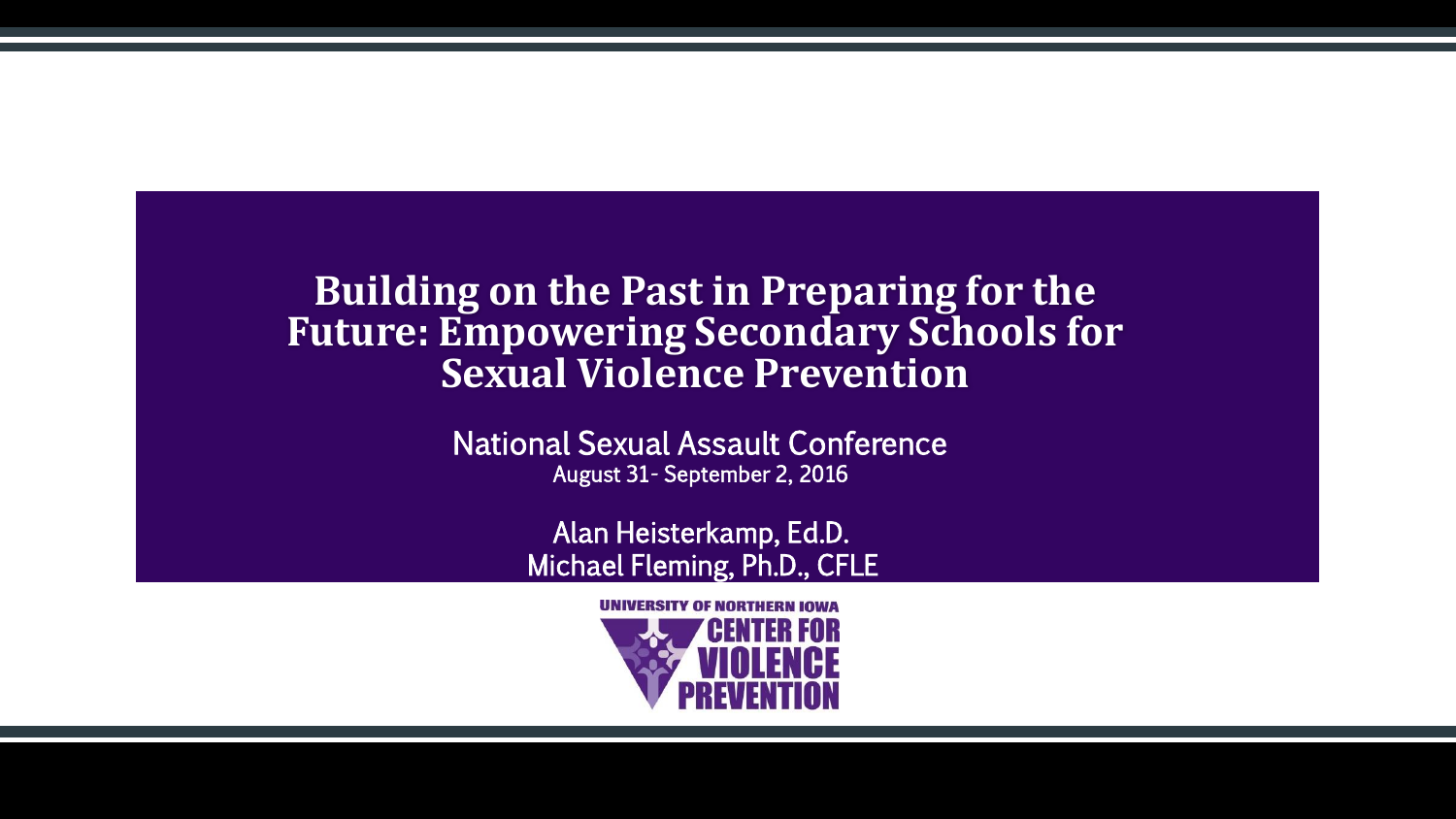# **Focus of this Session**

- Understanding organizational/institutional culture around prevention: **Secondary Schools**
- Spectrum of Prevention Model: Secondary Schools
- Field Study on Current Practices in Secondary Schools
- Strategies and Steps Moving Forward: Secondary Schools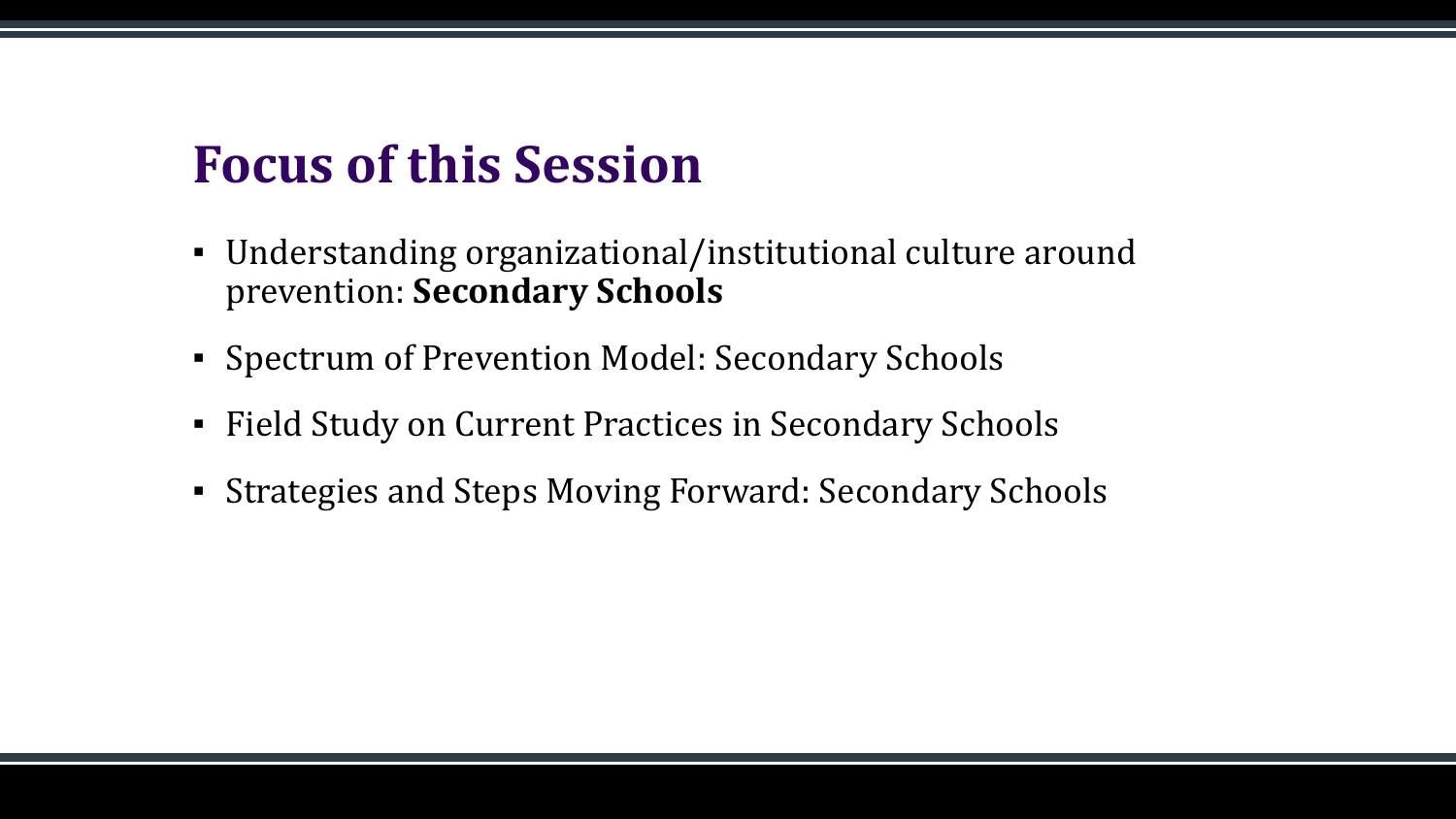# **Secondary School Culture**

- Focus on academics and college/career readiness
- Departmentalized/Specialty Schools
- Adult facilitated learning
- Content and learning on healthy relationship is isolated
- Minor children
- Decrease in mental/medical/counseling resources
- Gatekeeping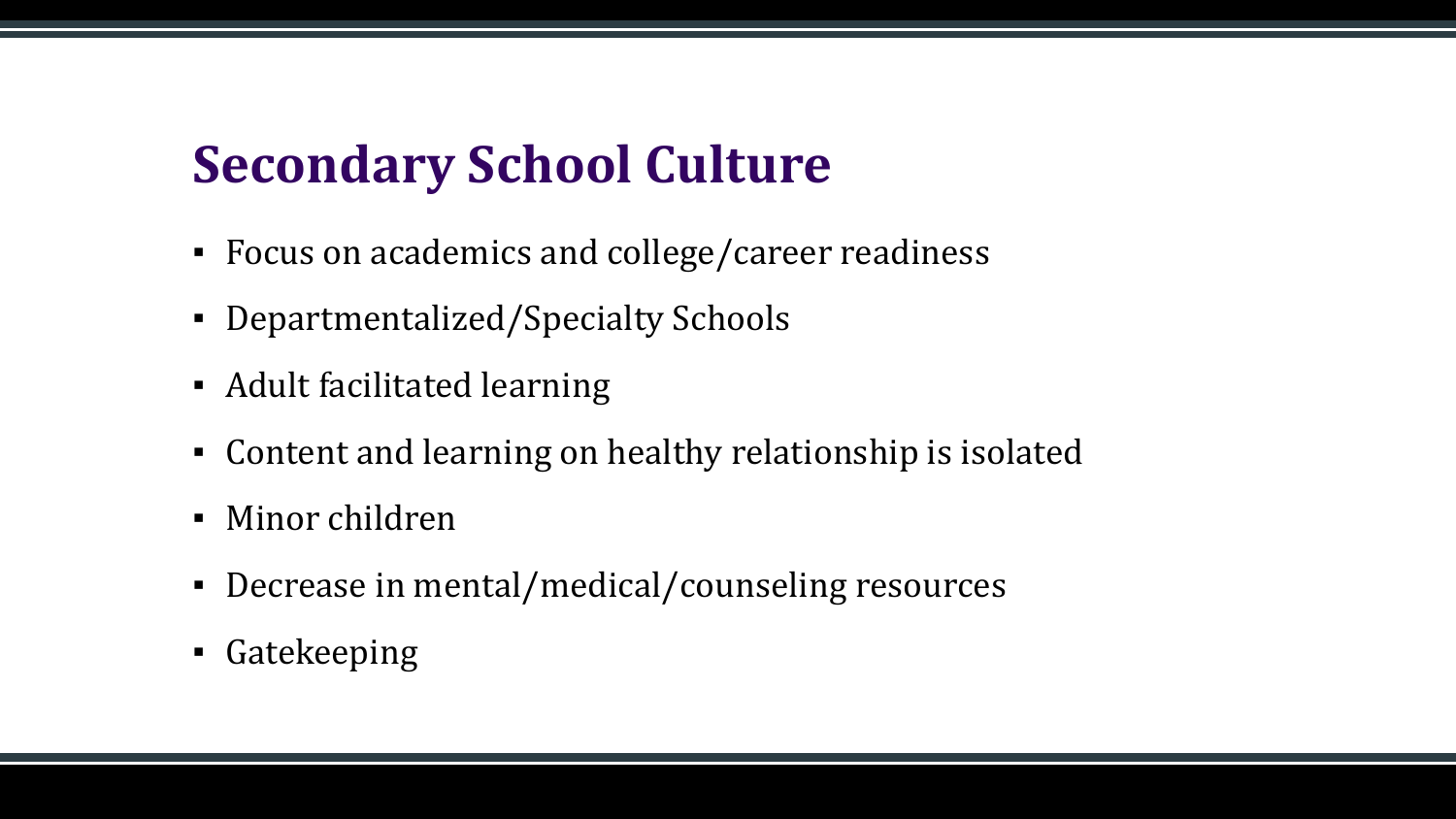### **Secondary School**

### **CHALLENGES**

- Limited time
- Culture of focusing on expertise/content
- Hierarchical system
- Limited multi-systemic focus on social-emotional learning (prevention)

### **OPPORTUNITIES**

- Advisor/advisee structure
- Access to youth
- Structured environment
- Developmental stages
- Data driven/assessments
- Parental support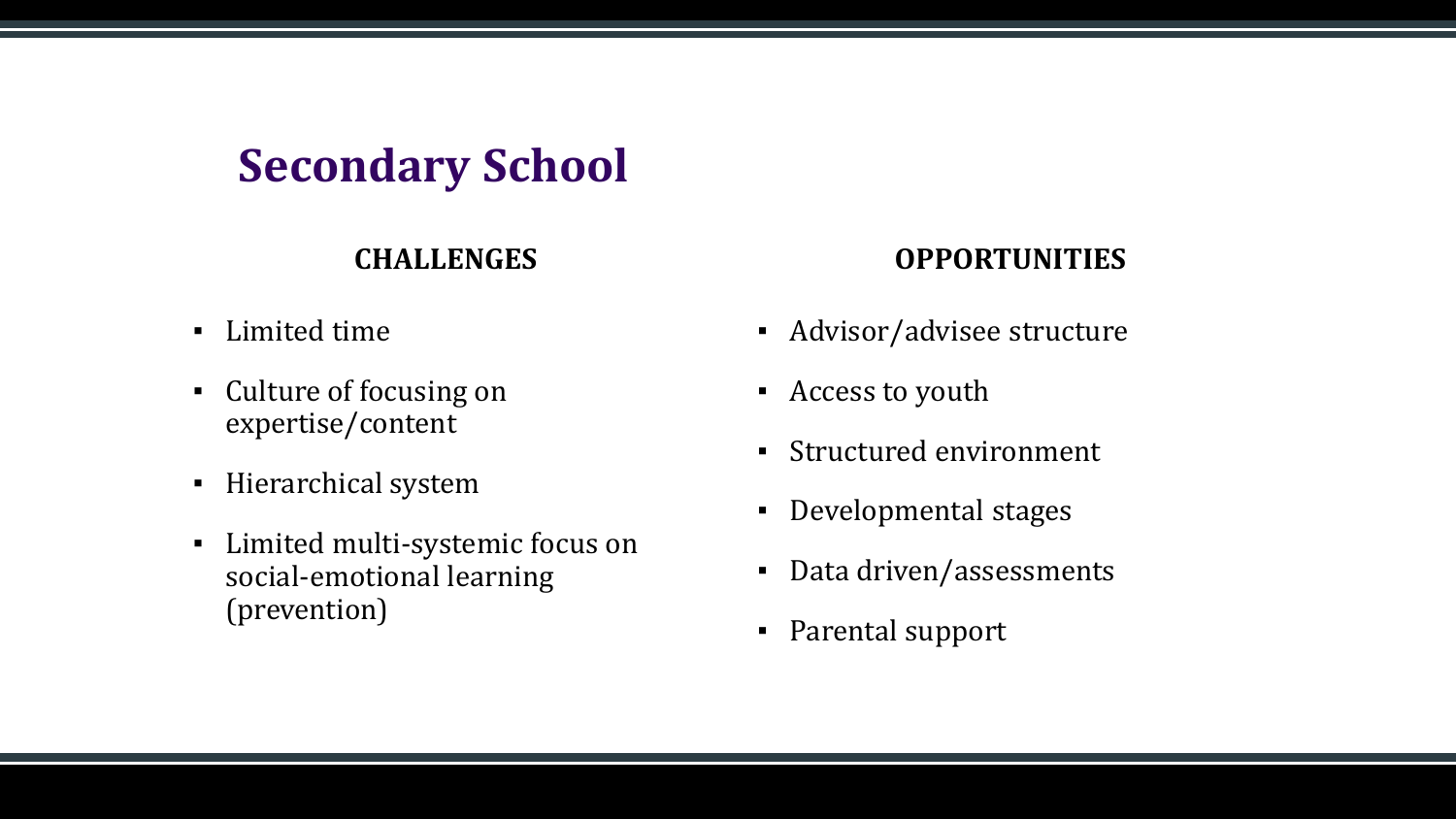# **Challenges in Sexual Assault Prevention**

- Limited evidence of effectiveness
- **Fragmentation on campuses and larger community**
- No effective "solution in a box"
- Unique needs of each campus, including historically marginalized communities
- **Measuring success**
- **Gender equity perspective**

Sexual Assault Prevention on College Campuses: A National Scan (2015) report submitted to Center for Diseases Control by PreventConnect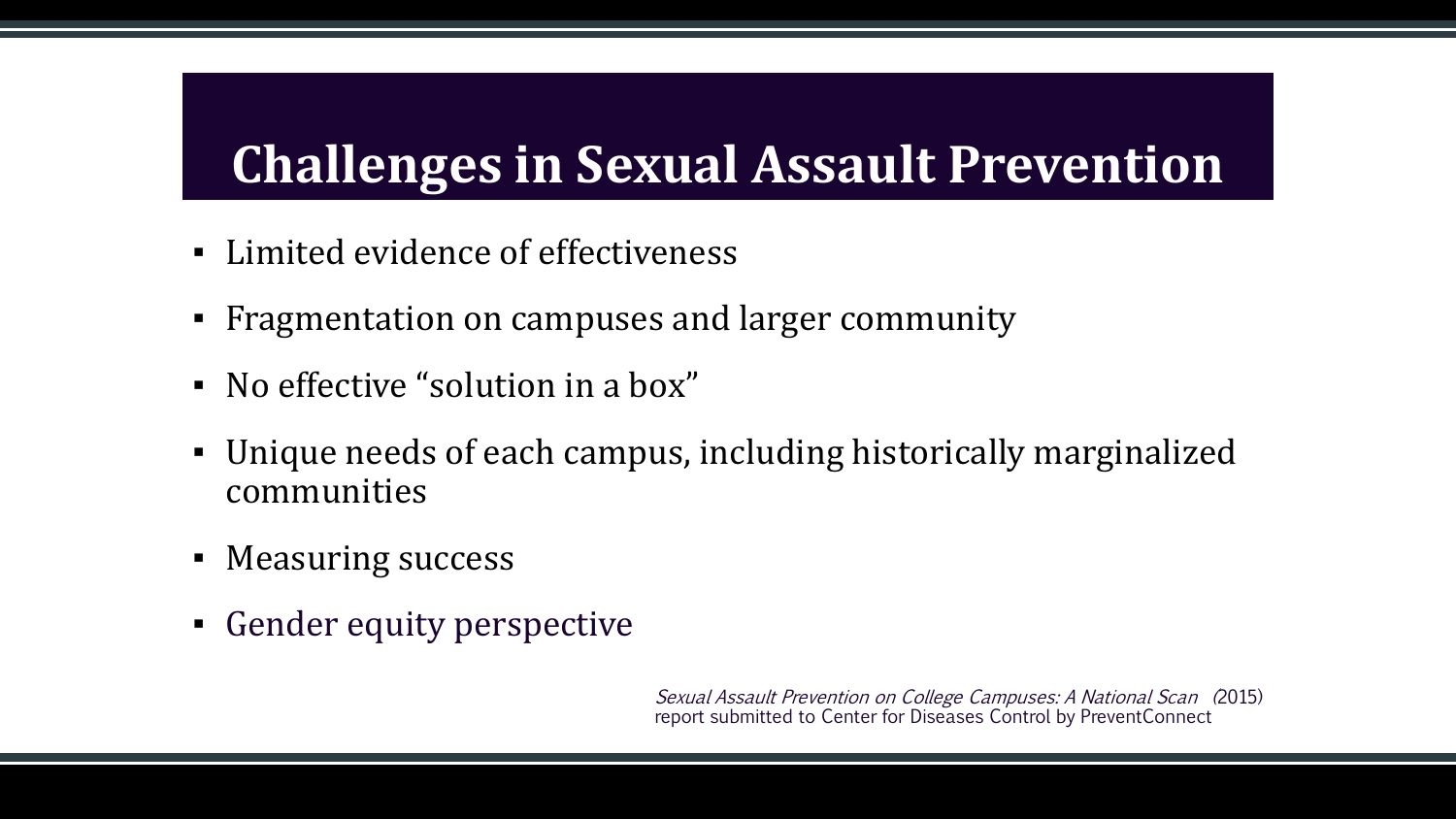### **Social - Emotional Learning and Prevention, PreK-16 Curriculum**

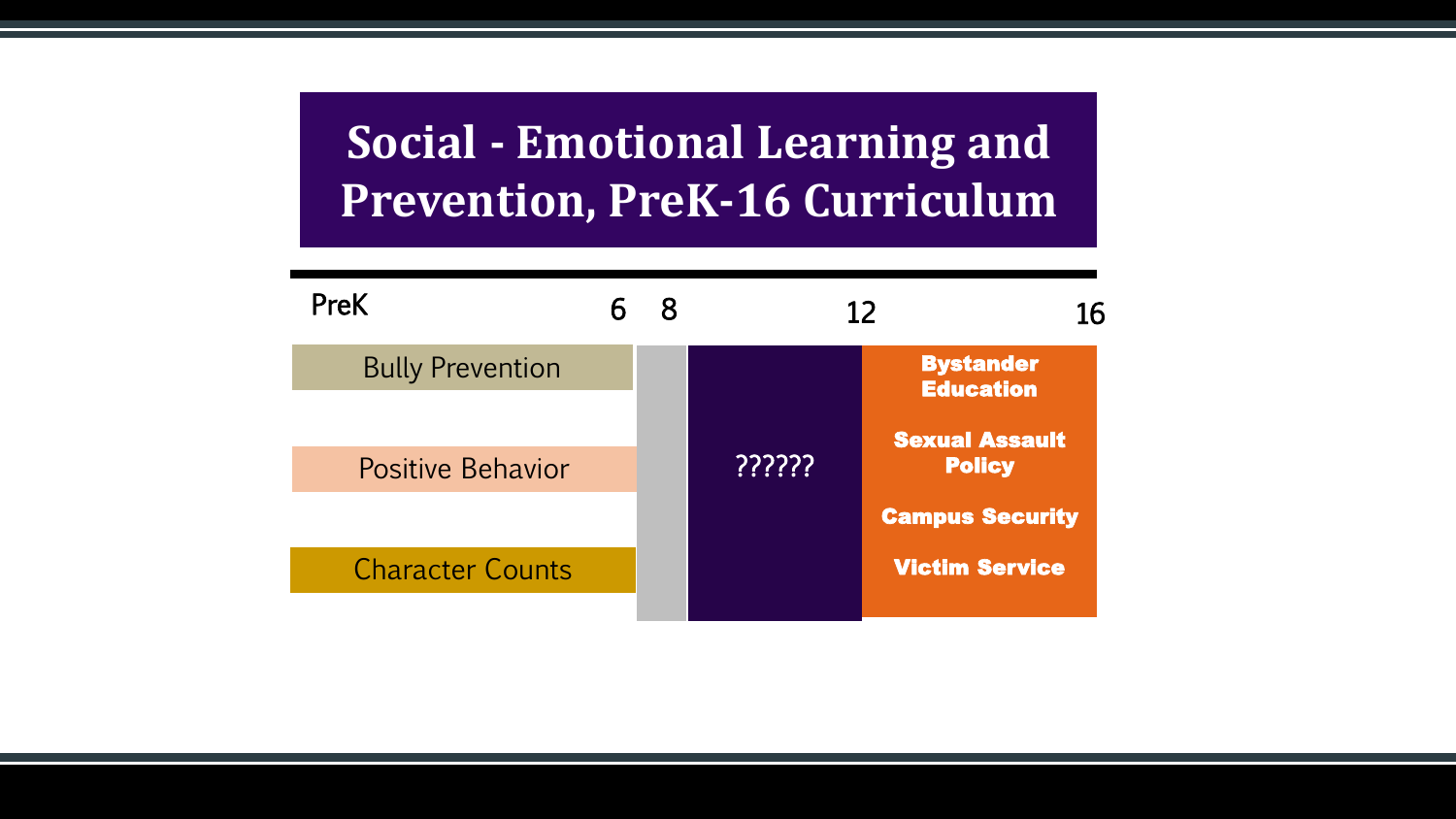### **Secondary Teachers' Self Reported Professional Development Interests and Needs**

| <b>Issue</b>                   | <b>Dynamics</b> | Integration | How to<br>Respond | Services/<br><b>Resources</b> | <b>District</b><br><b>Policies</b> |
|--------------------------------|-----------------|-------------|-------------------|-------------------------------|------------------------------------|
| Dating<br>Violence             | 30              | 12          | 55                | 51                            | 51                                 |
| <b>Bullying</b>                | 16              | 23          | 42                | 45                            | 39                                 |
| <b>Sex</b><br>Harass.          | 25              | 13          | 48                | 48                            | 51                                 |
| <b>Sex</b><br>Assault          | 26              | 11          | 50                | 47                            | 49                                 |
| <b>Stalking</b>                | 29              | 12          | 46                | 49                            | 58                                 |
| DV & Child<br><b>Witnesses</b> | 28              | 14          | 45                | 51                            | 49                                 |

Iowa Secondary School District N=186 *Numbers represent percentages*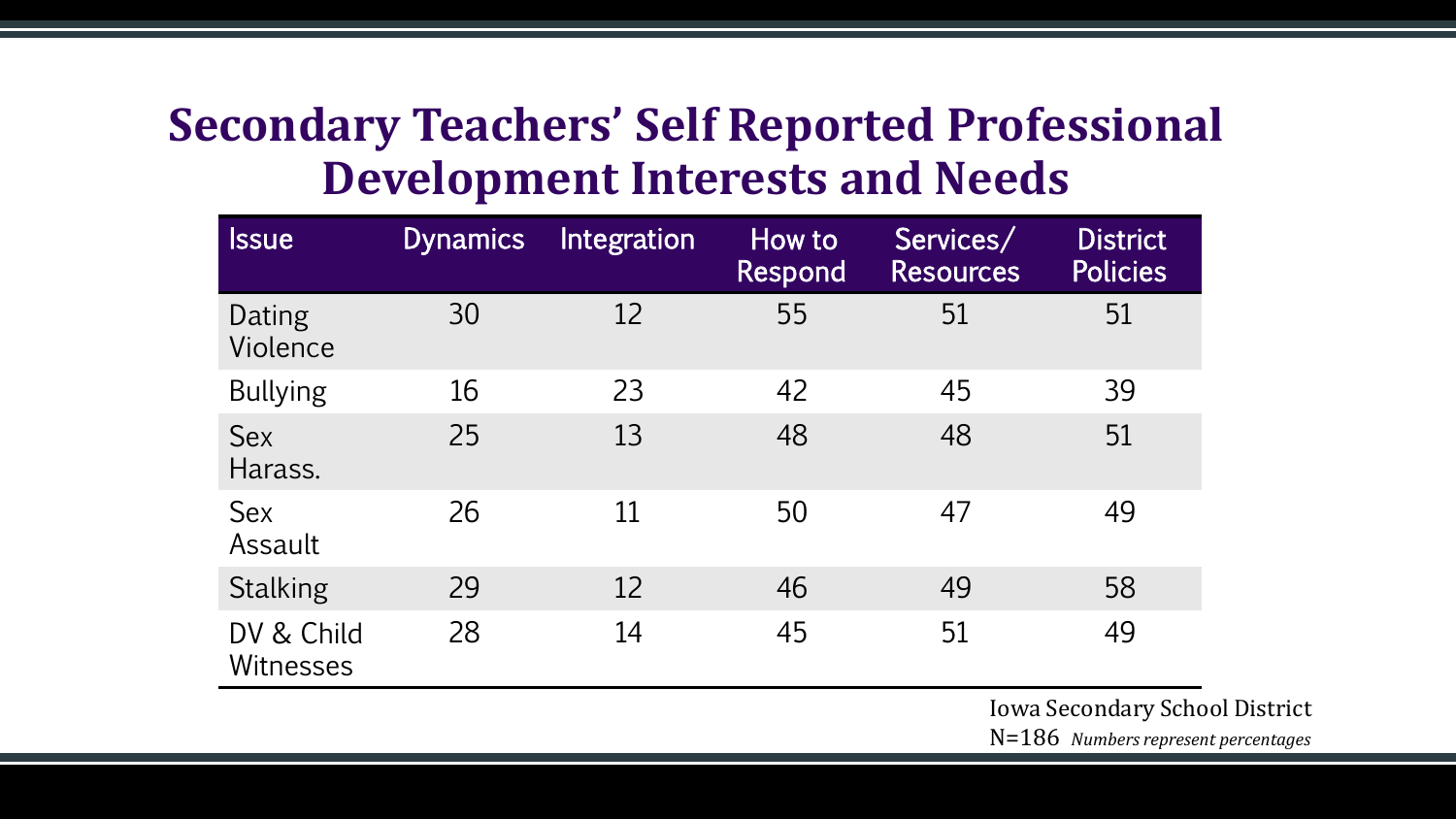### **Parents' Attitudes and School Emphasis**

| <b>Ssue</b>                       | <b>Less Emphasis</b> | <b>Satisfied</b> | <b>More Emphasis</b> |
|-----------------------------------|----------------------|------------------|----------------------|
| Healthy<br>Relationships          | $\overline{2}$       | 30               | 63                   |
| <b>Dating Violence</b>            | $\overline{4}$       | 30               | 65                   |
| <b>Sexual Violence</b>            | $\overline{4}$       | 30               | 67                   |
| <b>Bullying</b>                   | $\overline{2}$       | 30               | 65                   |
| Harassment<br>against girls       | $\overline{3}$       | 30               | 65                   |
| Harassment--Sex<br>Orientation    | $\overline{7}$       | 35               | 65                   |
| Leadership<br>programs            | $\overline{3}$       | 23               | 75                   |
| Prof. Development<br>on SA/DV/TDV | 3                    | 26               | 71                   |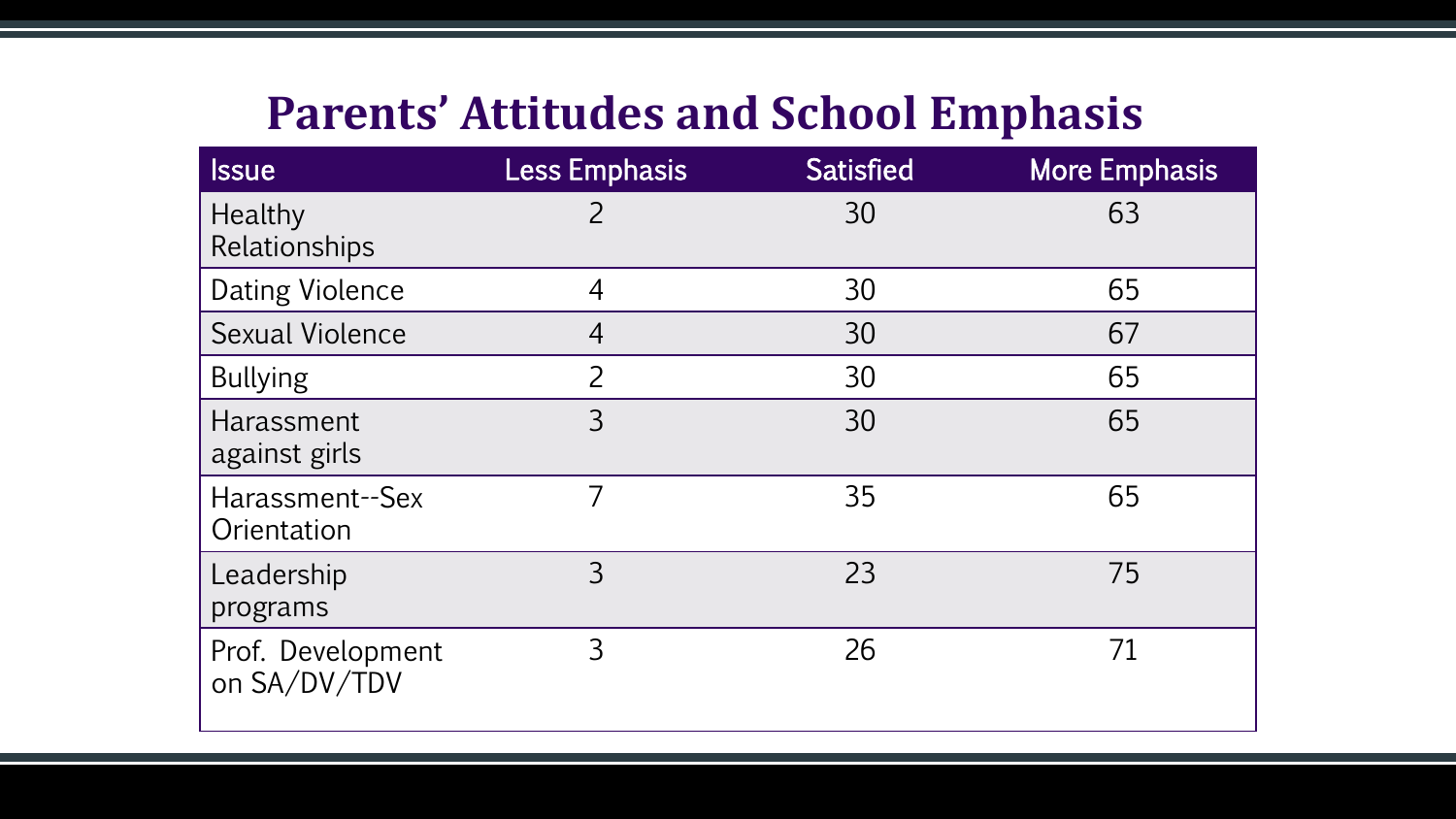# **Prevention Partners and Voices** Higher **Education Community Partners Secondary Schools**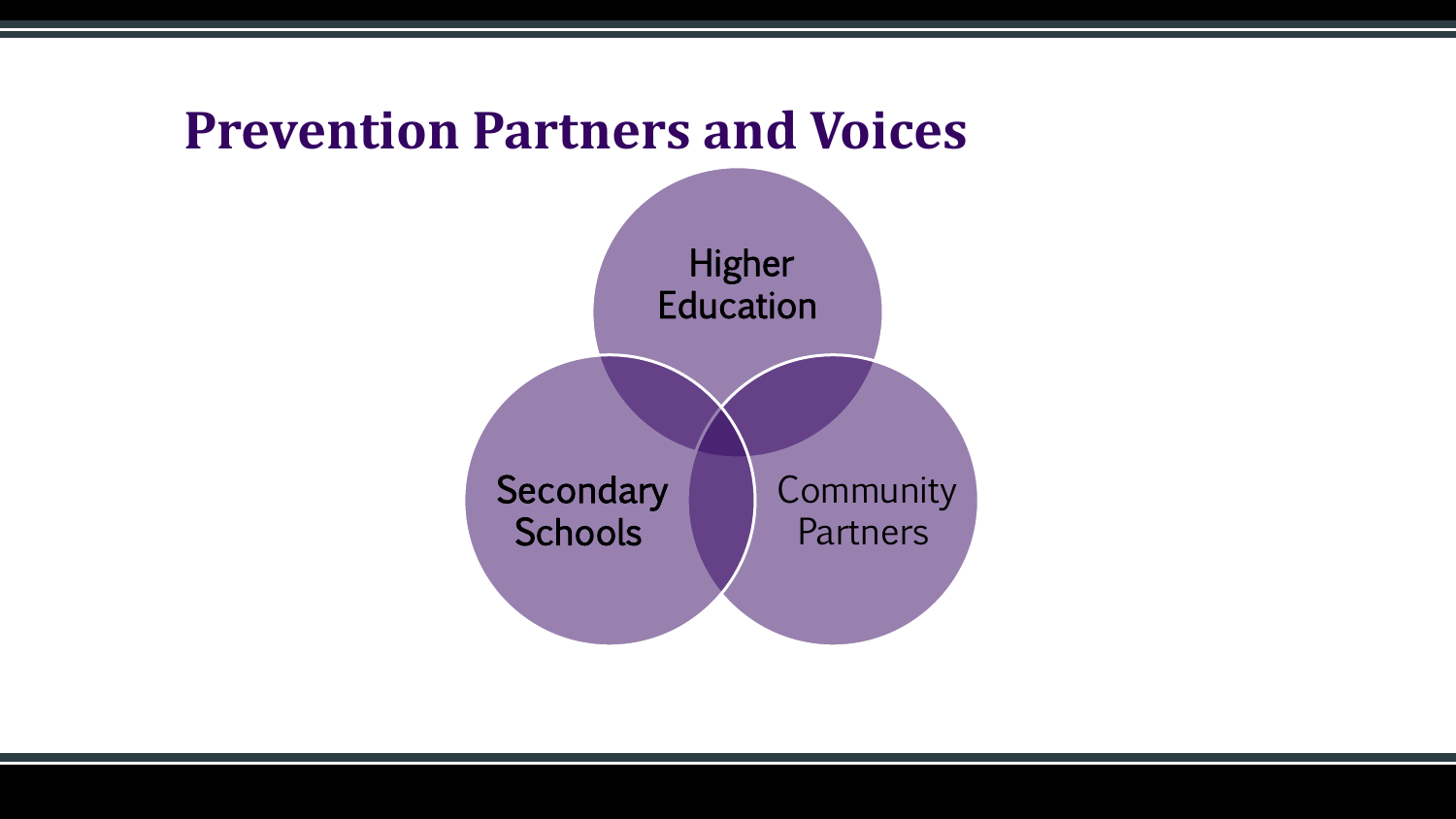# **CVP General Research Findings**

- Multi-agency differences and outcomes in training on gender violence and bystander education
- Notable differences in beliefs and perceptions among individuals dependent upon professional role within the broader community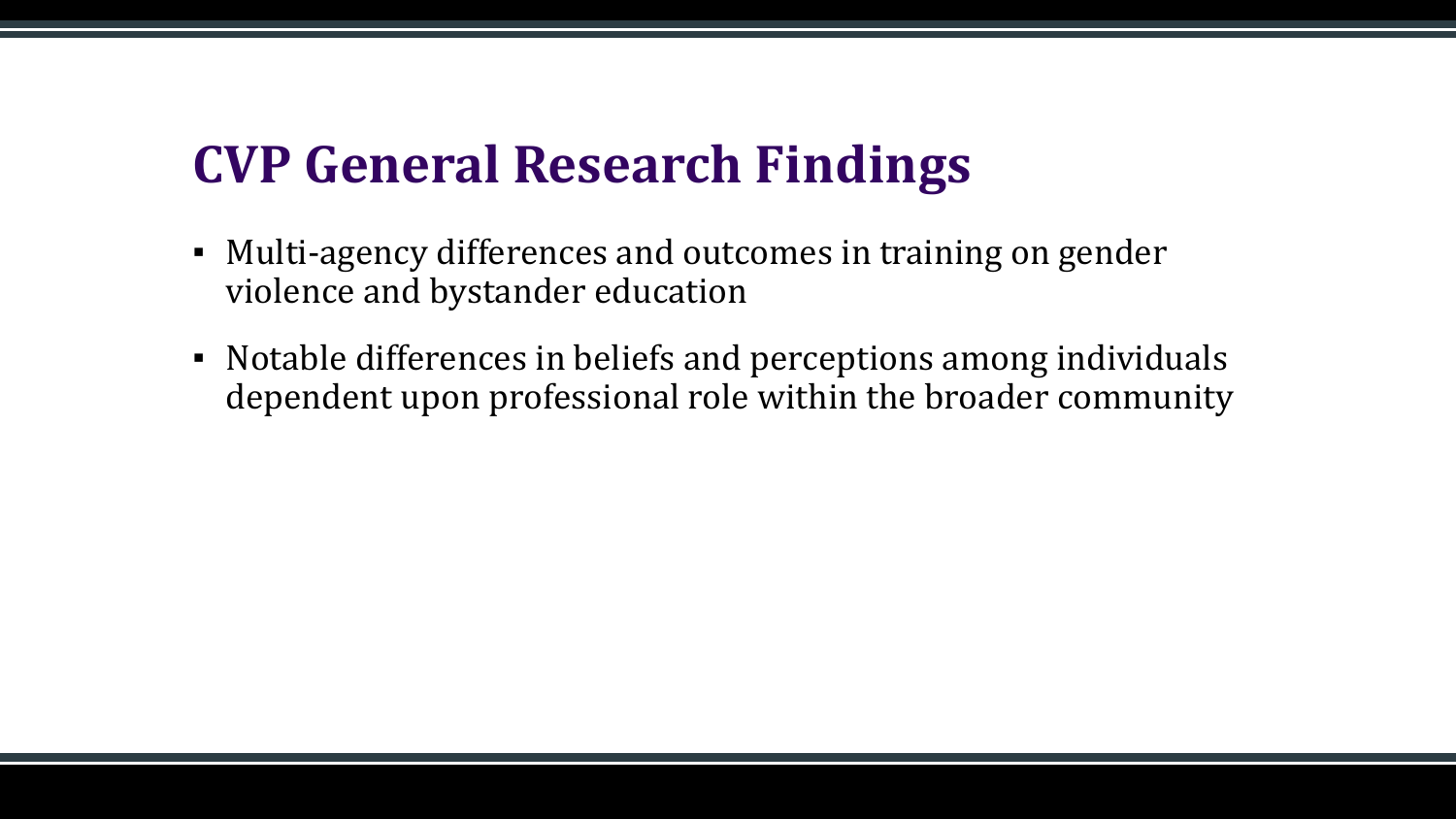### Attitude: Someone who stays in an abusive relationship is partially responsible for their abuse

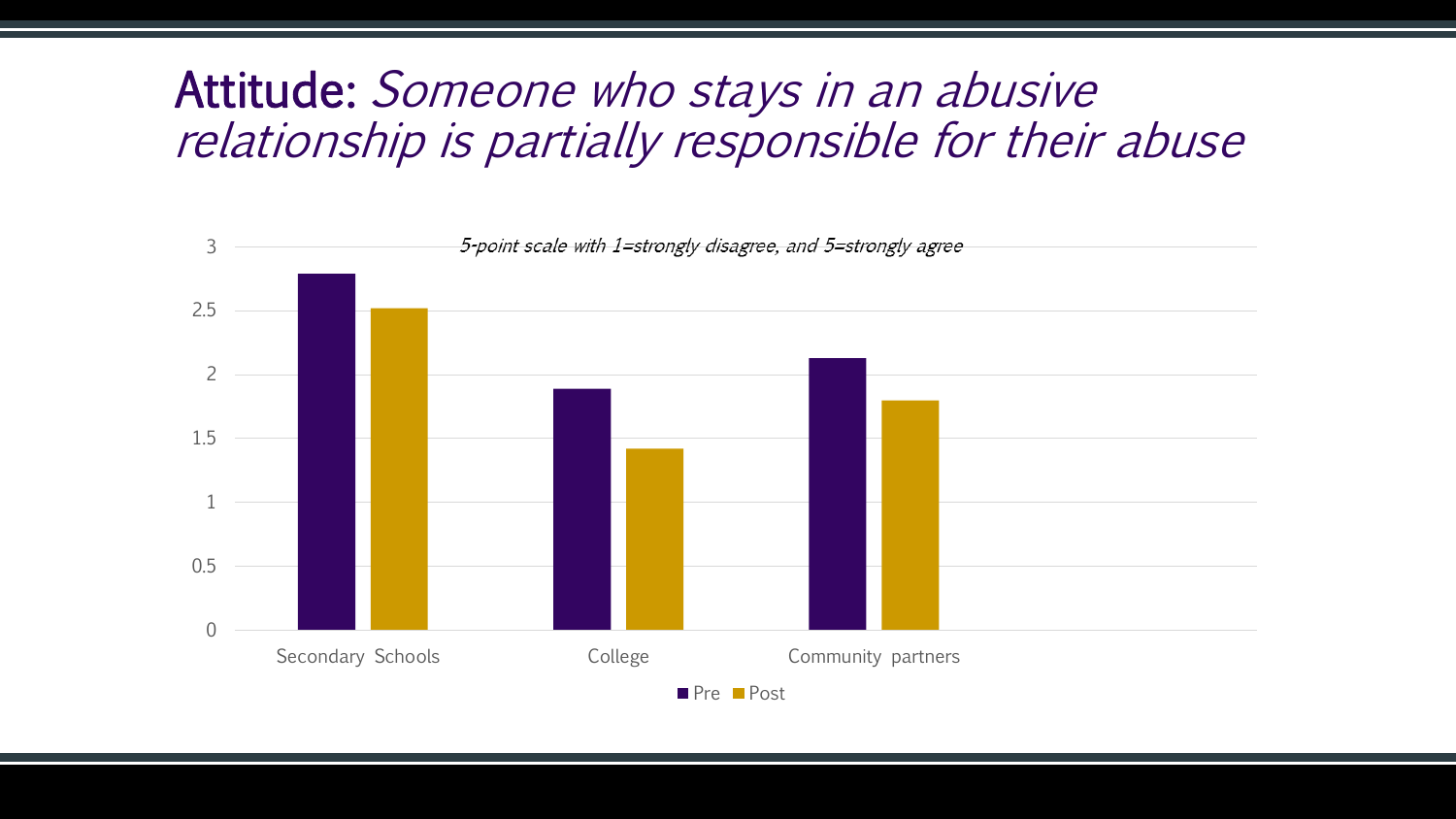### Attitude: A woman who wears tight or revealing clothing deserves some of the blame if she is sexually harassed.

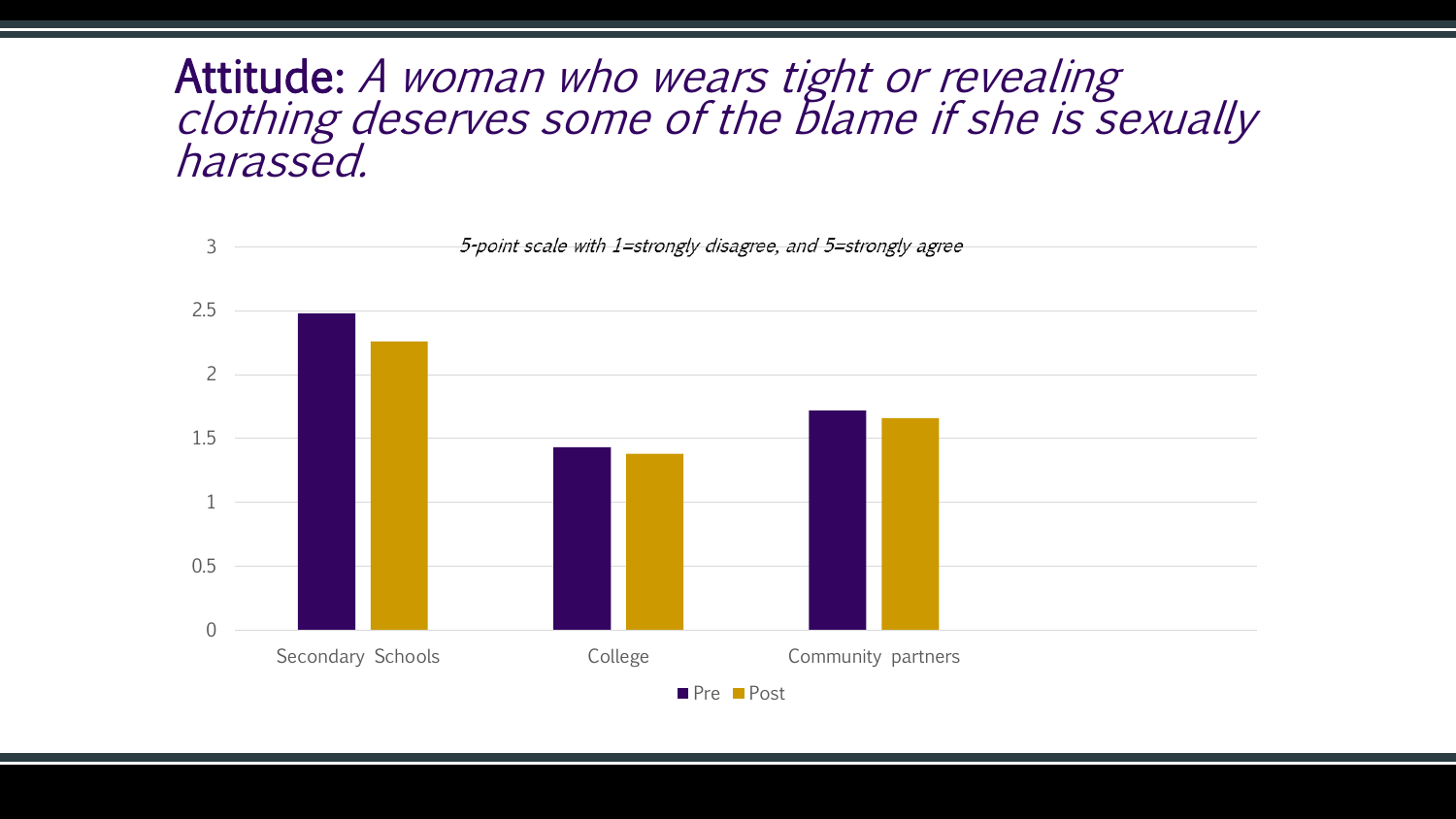### Attitude: Someone who is sexually harassed usually has done something to bring on the harassment

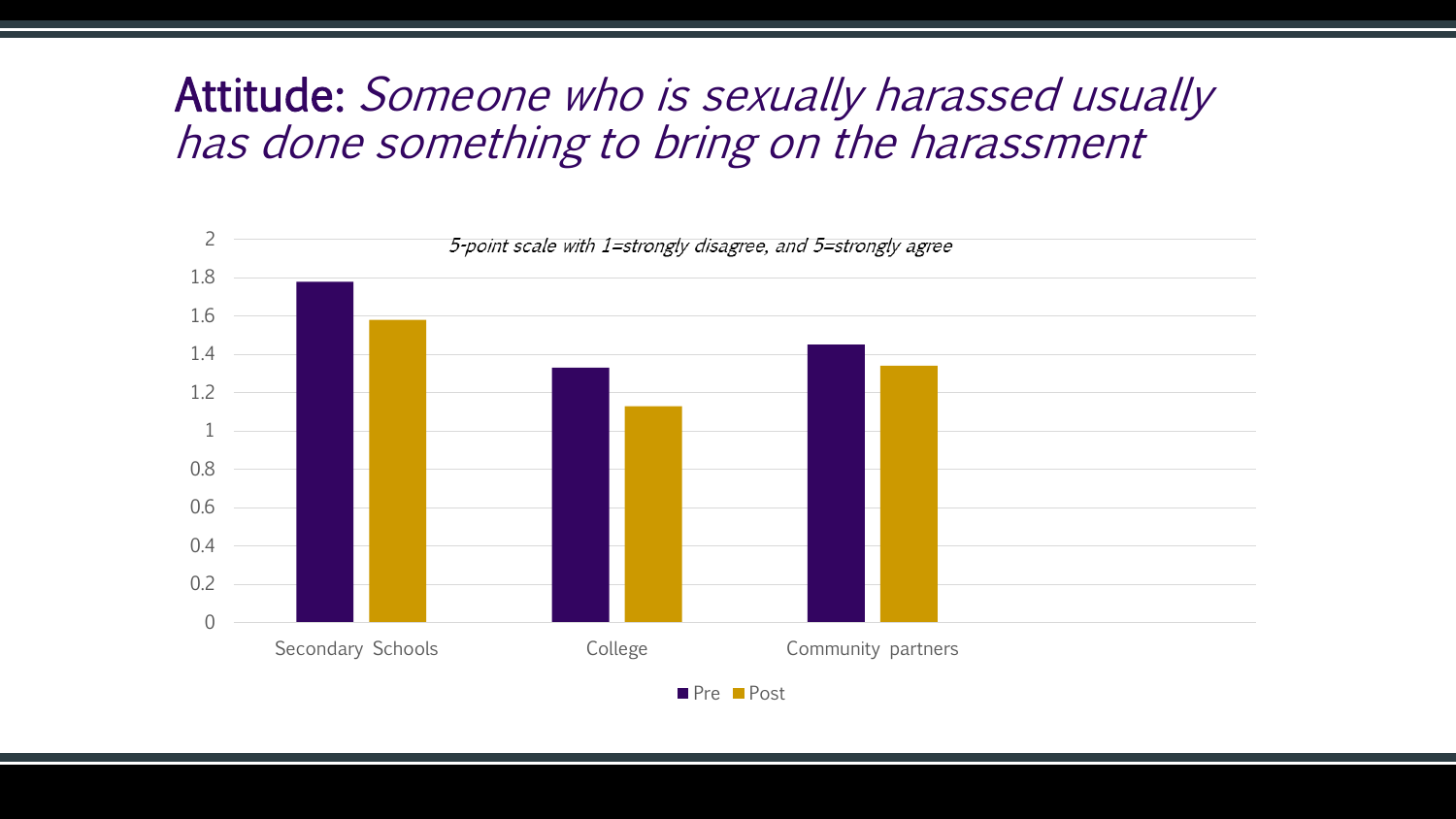### Attitude: When a person resists sex, they often really want it and just need to be talked into it.



5-point scale with 1=strongly disagree, and 05 Estrongly agree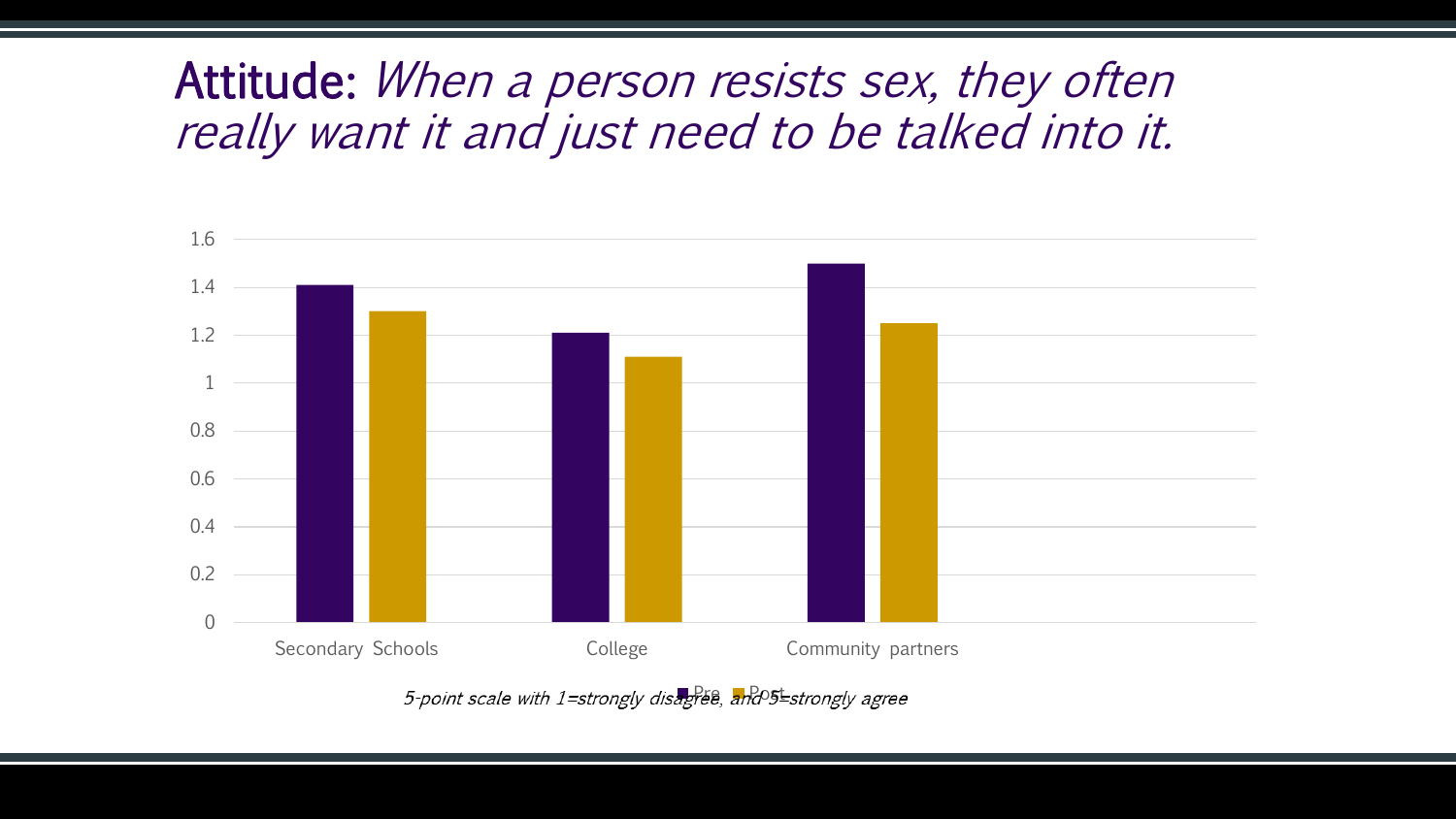### "I have the skills to educate others…in my work."

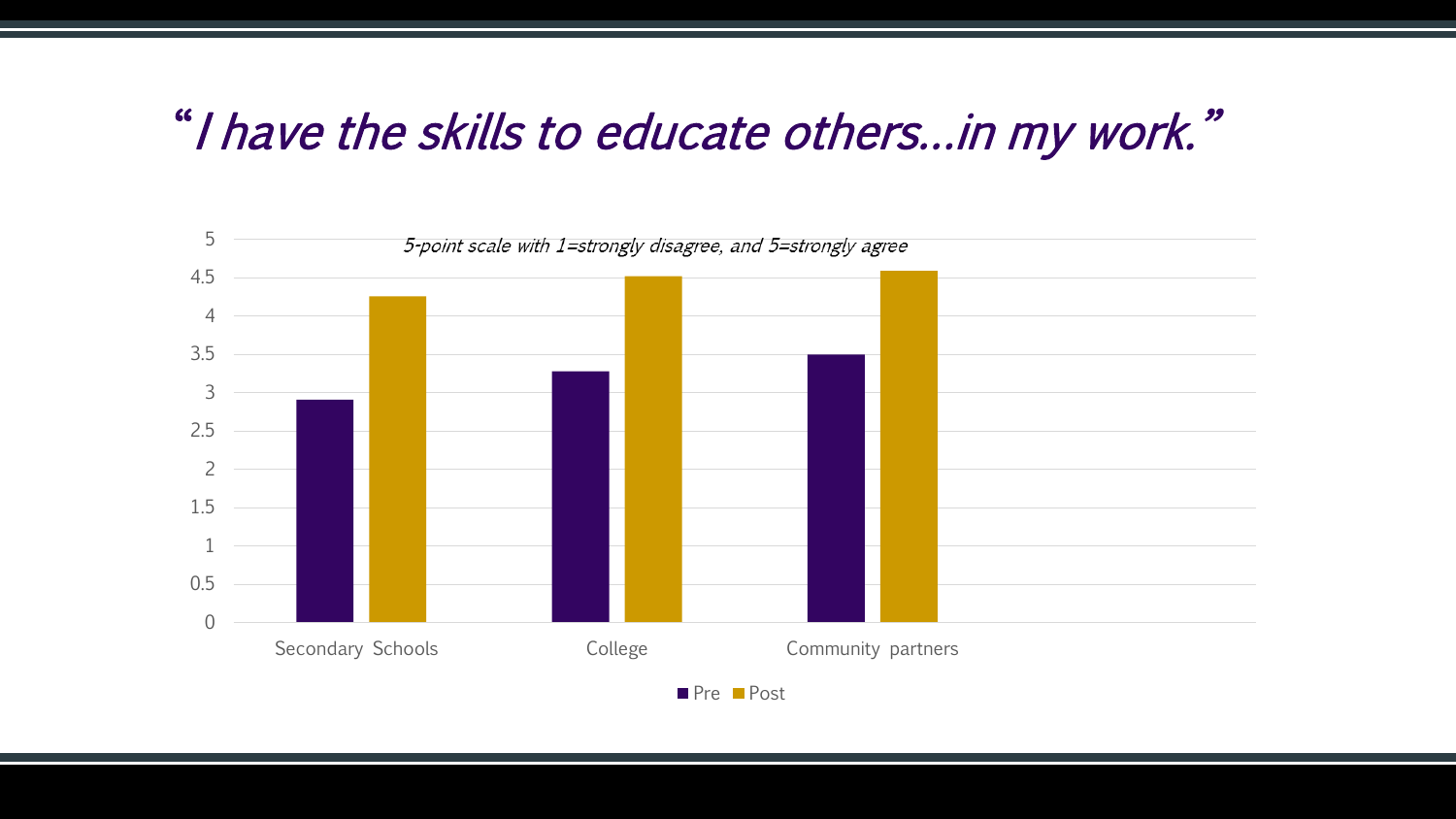### "I have a good idea of how to integrate knowledge…in my work"

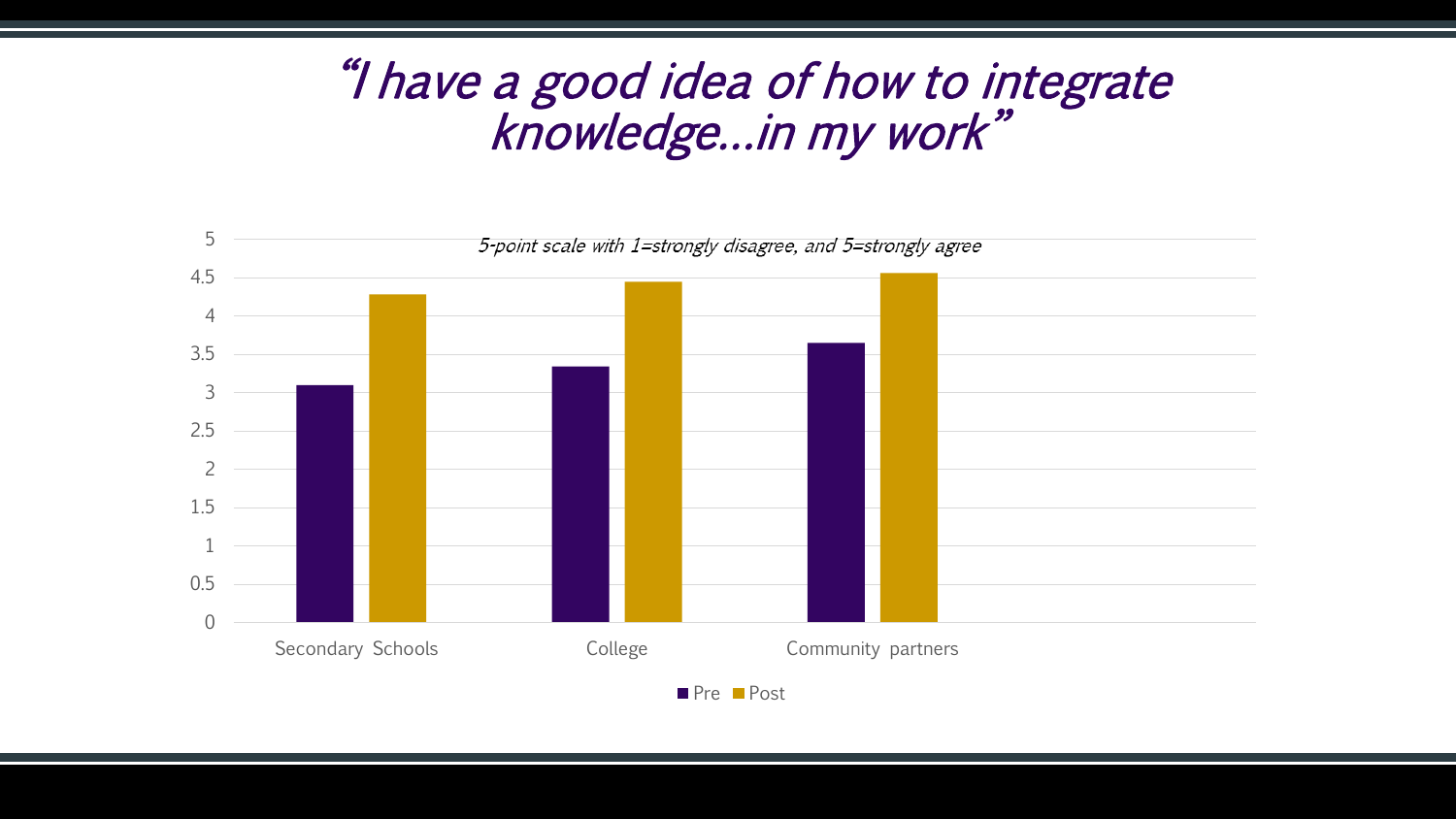### "I have the flexibility and support…to integrate information…about gender violence at work"

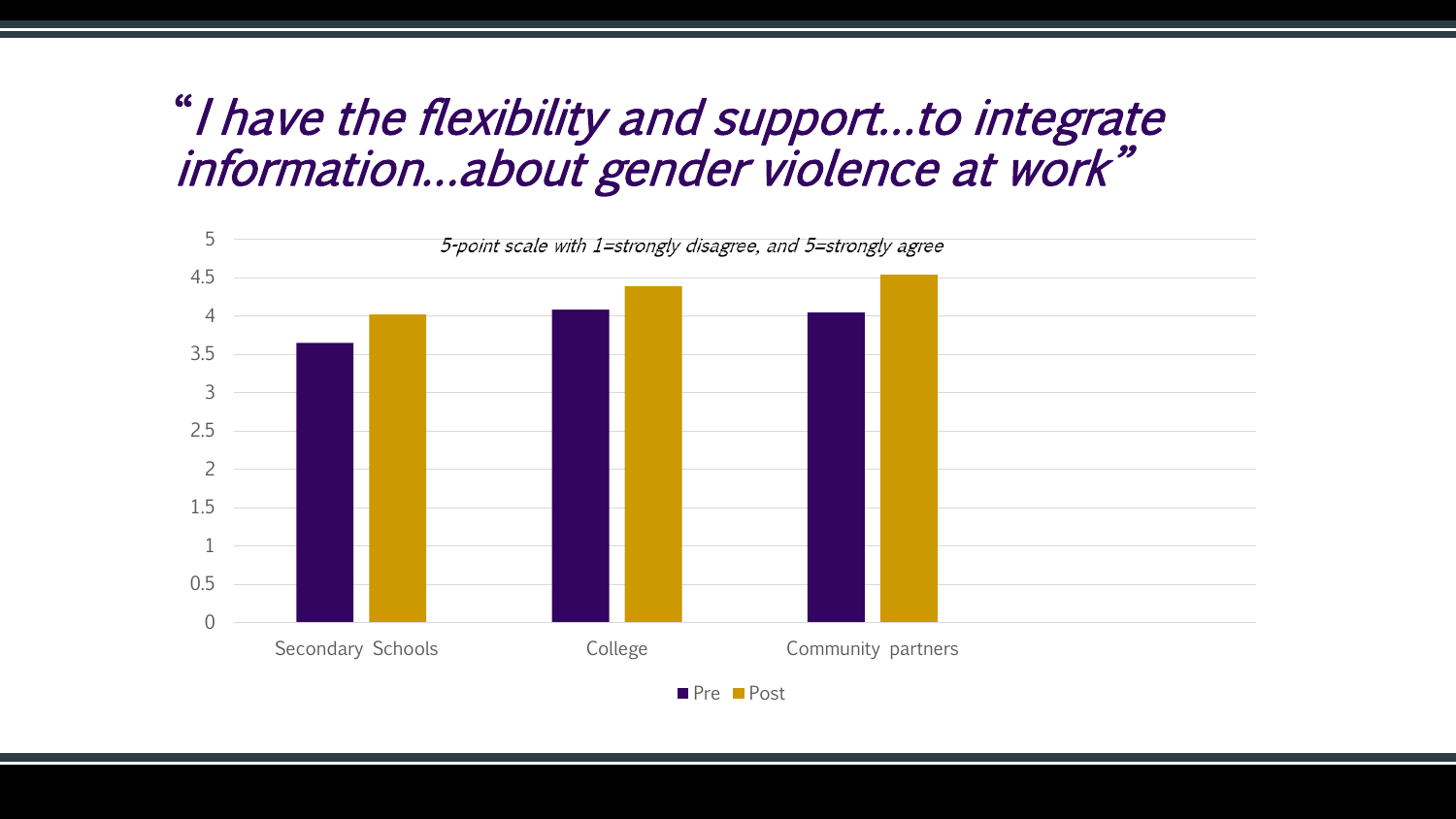### "I have the necessary skills to educate others about sexual harassment, dating violence and sexual assault in my social circles."

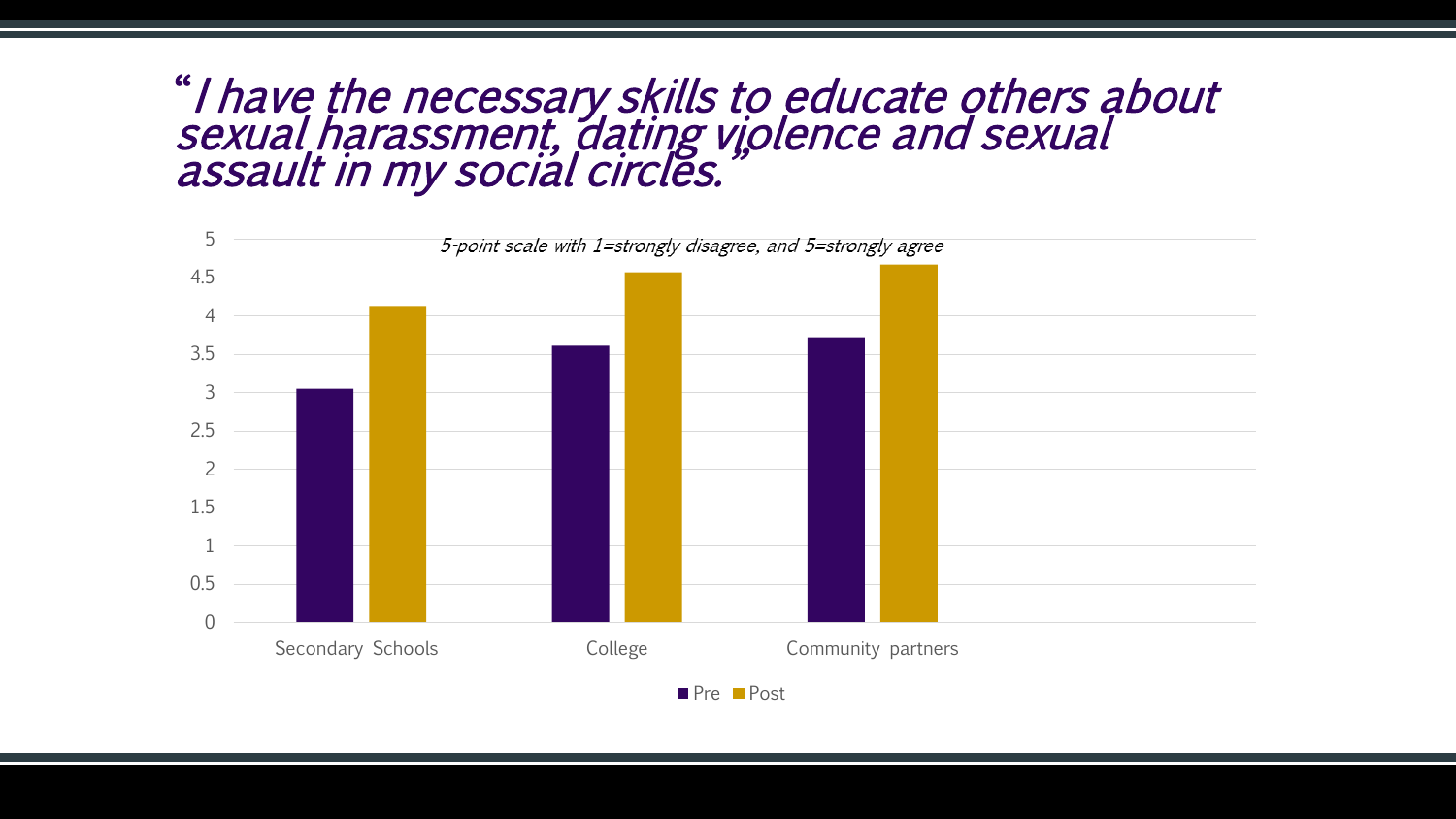### Attitude: Someone who stays in an abusive relationship is partially responsible for their abuses:

|                                                                                                             | College<br>-Pre | School<br>-Pre                                               | Agency<br>-Pre | College<br>-Post | School<br>-Post | Agency<br>-Post |
|-------------------------------------------------------------------------------------------------------------|-----------------|--------------------------------------------------------------|----------------|------------------|-----------------|-----------------|
| Someone who stays in abusive is partially<br>responsible for their abuse                                    | 1.89            | 2.79                                                         | 2.13           | 1.42             | 2.52            | 1.66            |
| A woman who wears tight or revealing<br>clothing deserves some of the blame if she<br>is sexually harassed. | 1.43            | 2.48                                                         | 1.72           | 1.38             | 2.26            | 1.50            |
| Someone who is sexually harassed usually<br>has done something to bring on the<br>harassment.               | 1.33            | 1.78                                                         | 1.45           | 1.13             | 1.58            | 1.34            |
| When a person resists sex, they often really<br>want it and just need to be talked into it.                 | 1.21            | 1.41                                                         | 1.50           | 1.11             | 1.30            | 1.25            |
|                                                                                                             |                 | 5-point scale with 1=strongly disagree, and 5=strongly agree |                |                  |                 |                 |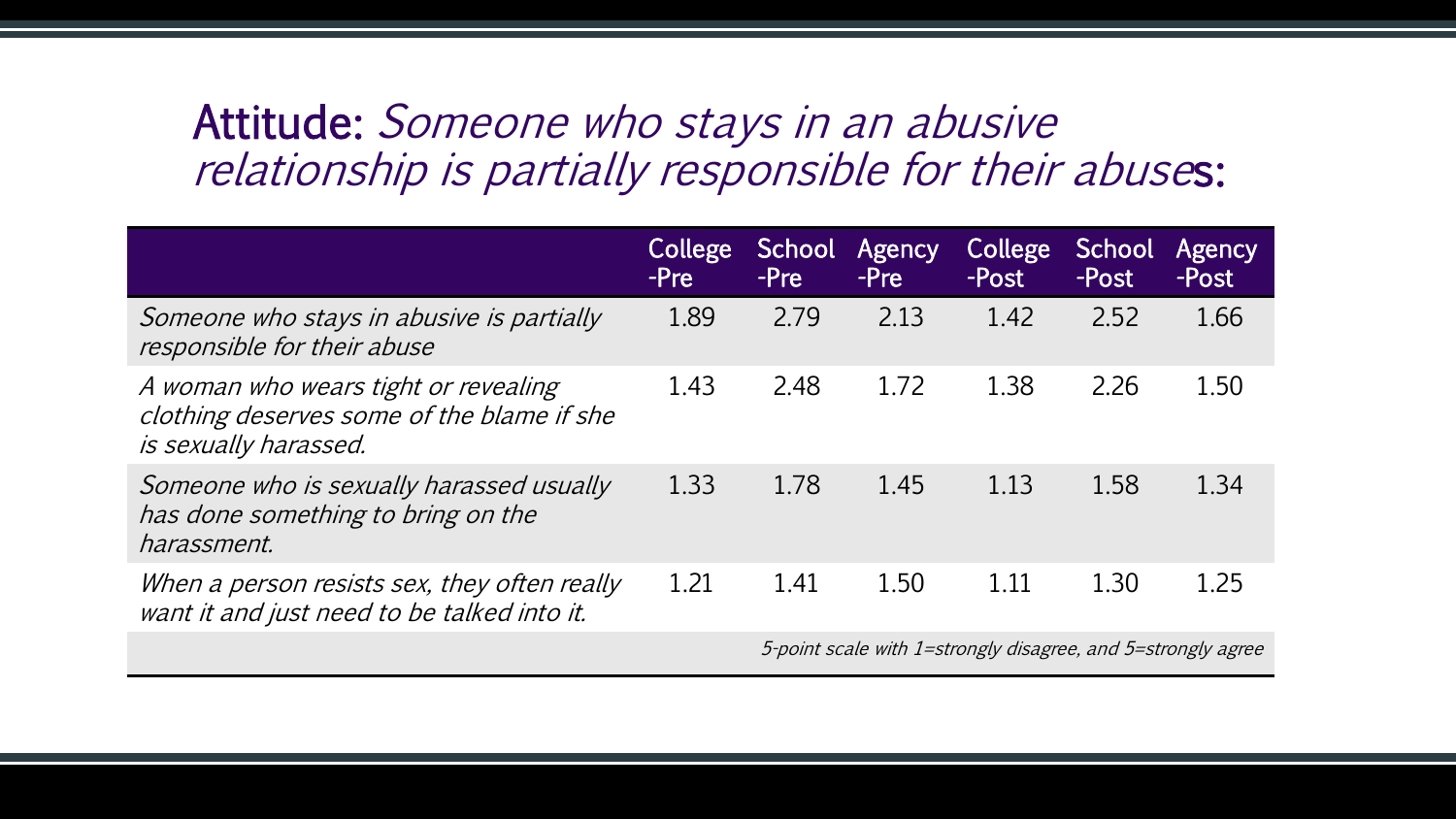## Perceptions Bystander Behaviors

|                                                                                                                                         | College<br>-Pre | School<br>-Pre | Agency<br>-Pre | College<br>-Post | <b>School</b><br>-Post | Agency<br>-Post |
|-----------------------------------------------------------------------------------------------------------------------------------------|-----------------|----------------|----------------|------------------|------------------------|-----------------|
| <i>I have skills to educate  in my work</i>                                                                                             | 3.28            | 2.91           | 3.50           | 4.52             | 4.26                   | 4.59            |
| I have a good idea of how to integrate<br>knowledge  in my work                                                                         | 3.34            | 3.10           | 3.65           | 4.45             | 4.28                   | 4.56            |
| <i>I have the flexibility and support  to</i><br>integrate information about gender<br>violence at work.                                | 4.08            | 3.65           | 4.05           | 4.39             | 4.02                   | 4.54            |
| I have the necessary skills to educate<br>others about sexual harassment, dating<br>violence and sexual assault in my<br>social circles | 3.61            | 3.05           | 3.72           | 4.57             | 4.13                   | 4.67            |
|                                                                                                                                         |                 |                |                |                  |                        |                 |

5-point scale with 1=strongly disagree, and 5=strongly agree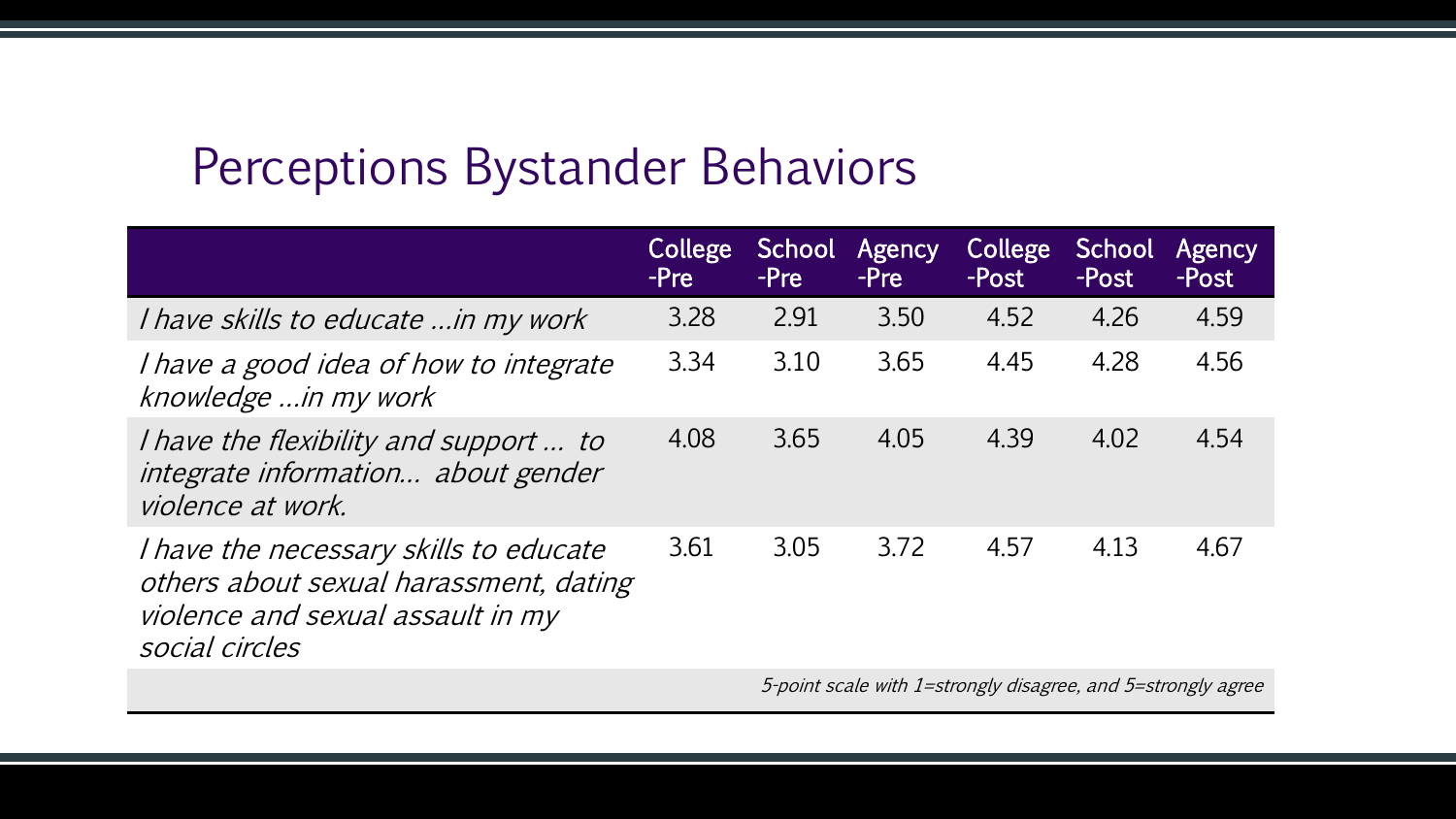### Spectrum of Prevention-School Focus

Adopting and Influencing School Policy

Schools Fostering Coalitions and Networks with Parents & Broader Community

Changing and Modifying School Based Practices

School Faculty and Staff Education & Professional Practice

Strengthening Student Knowledge, Awareness and Skills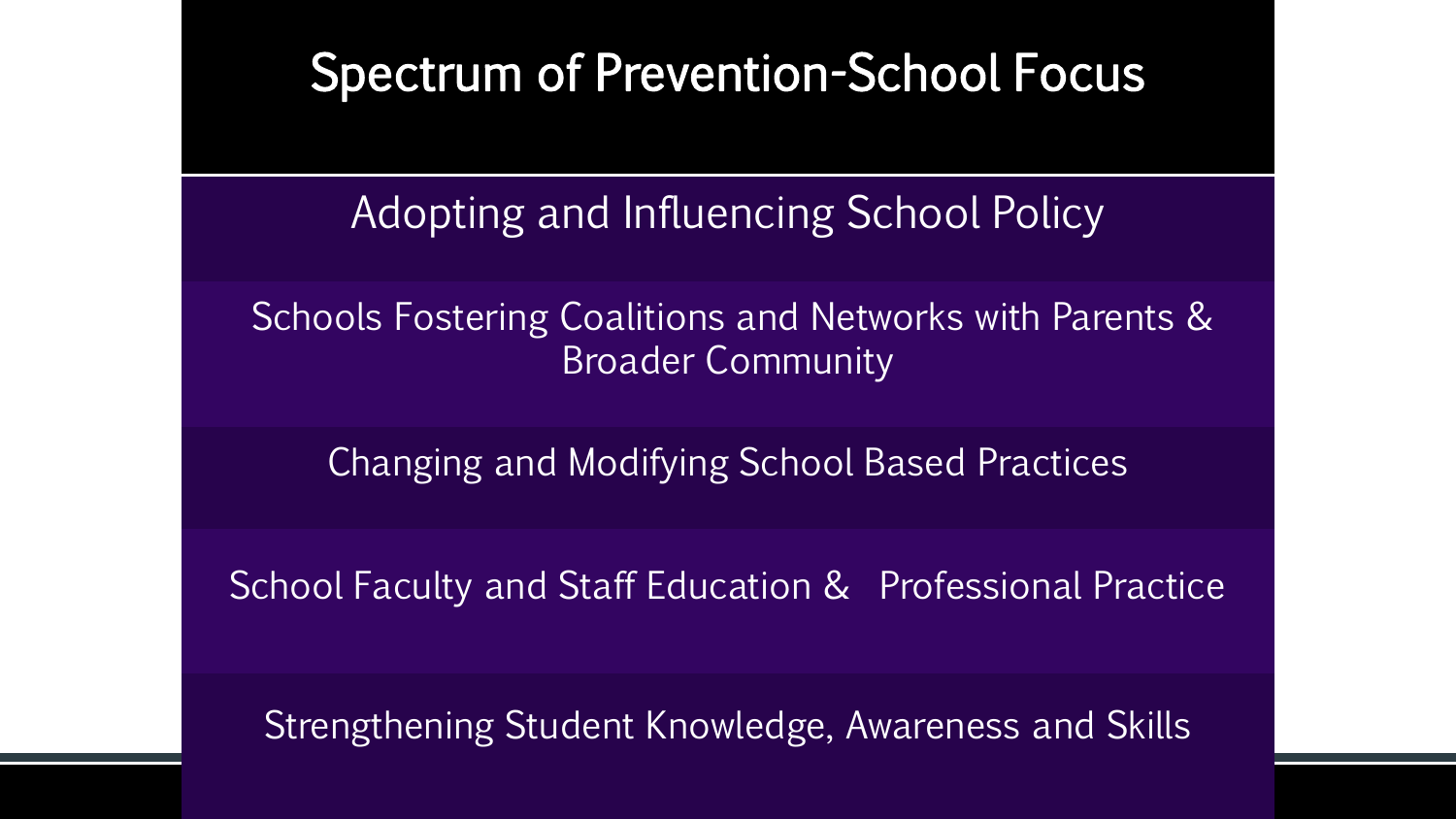# Field Study Results - 2016

110 Secondary Schools in Iowa *Violence in Intimate Relationships* students reported……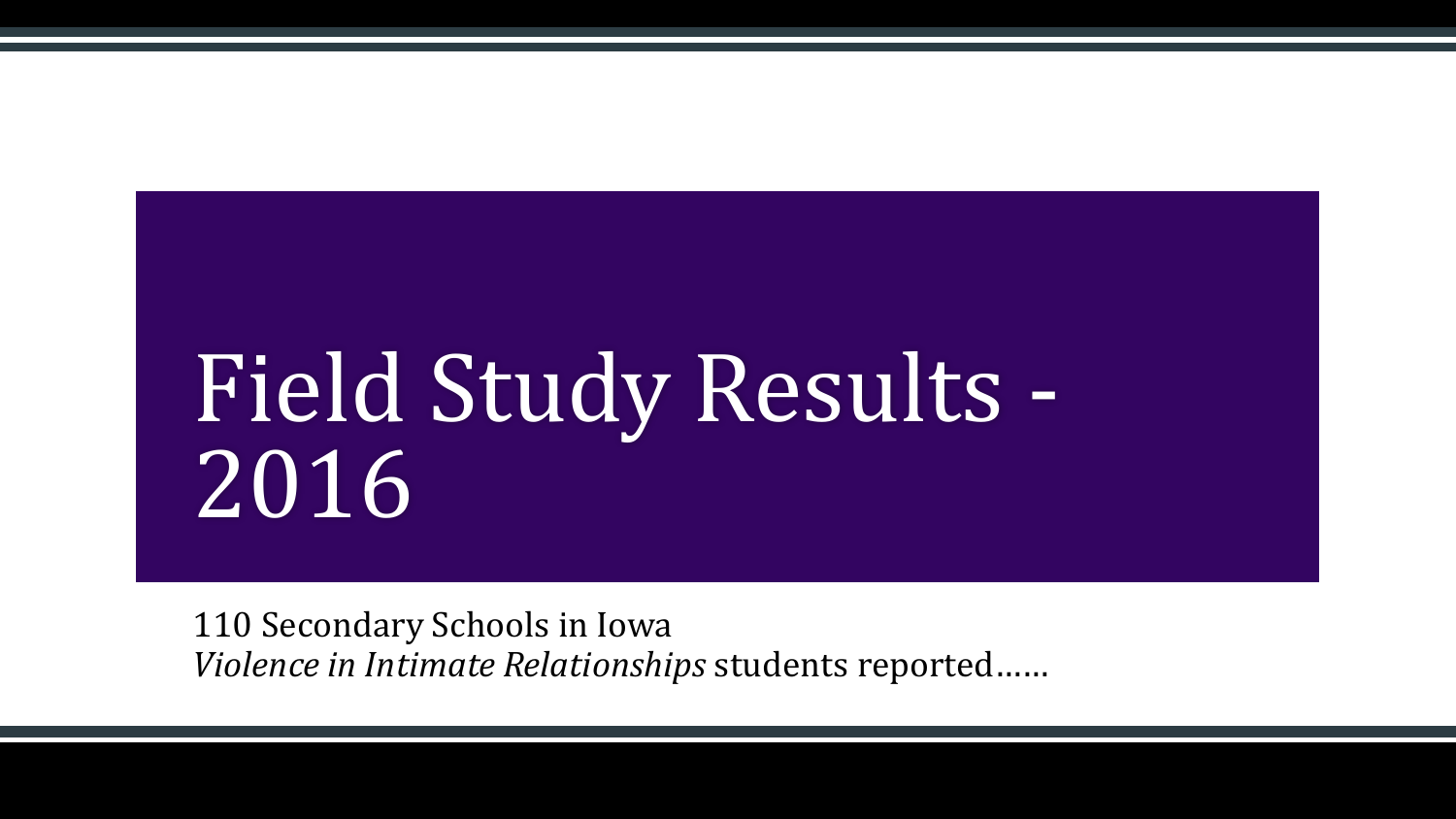# Where We Are Where We Want to Be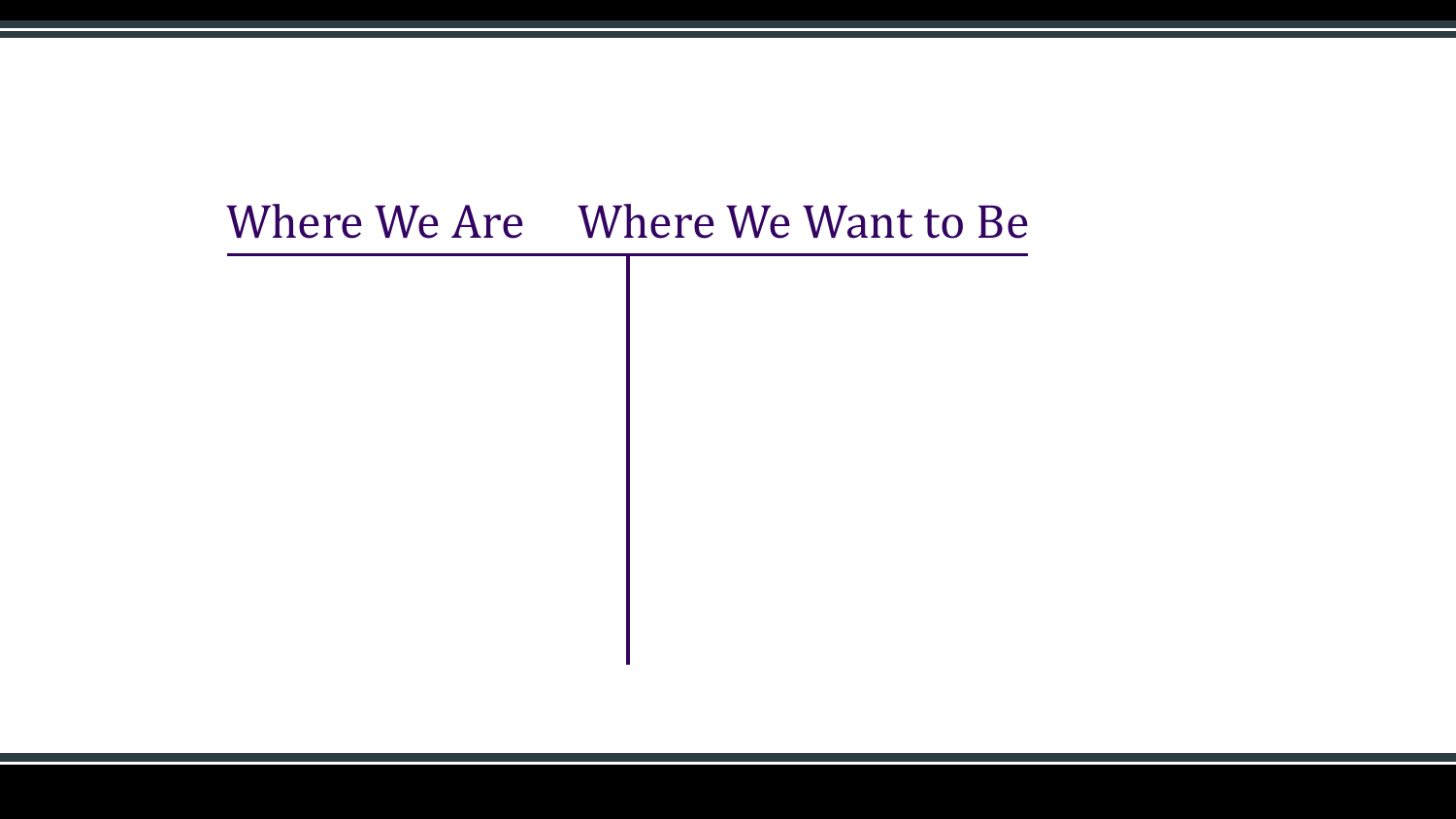# **Practical Solutions and Approaches**

- Develop and implement multi-agency "train-the-trainer" trainings
- Multi-agency/system community education
- Shared resource development and cost sharing
- Data sharing and informing
- Link together via social media
- **Participation on executive boards and task teams**
- Collaborate on legislative/policy initiatives and attend legislative days together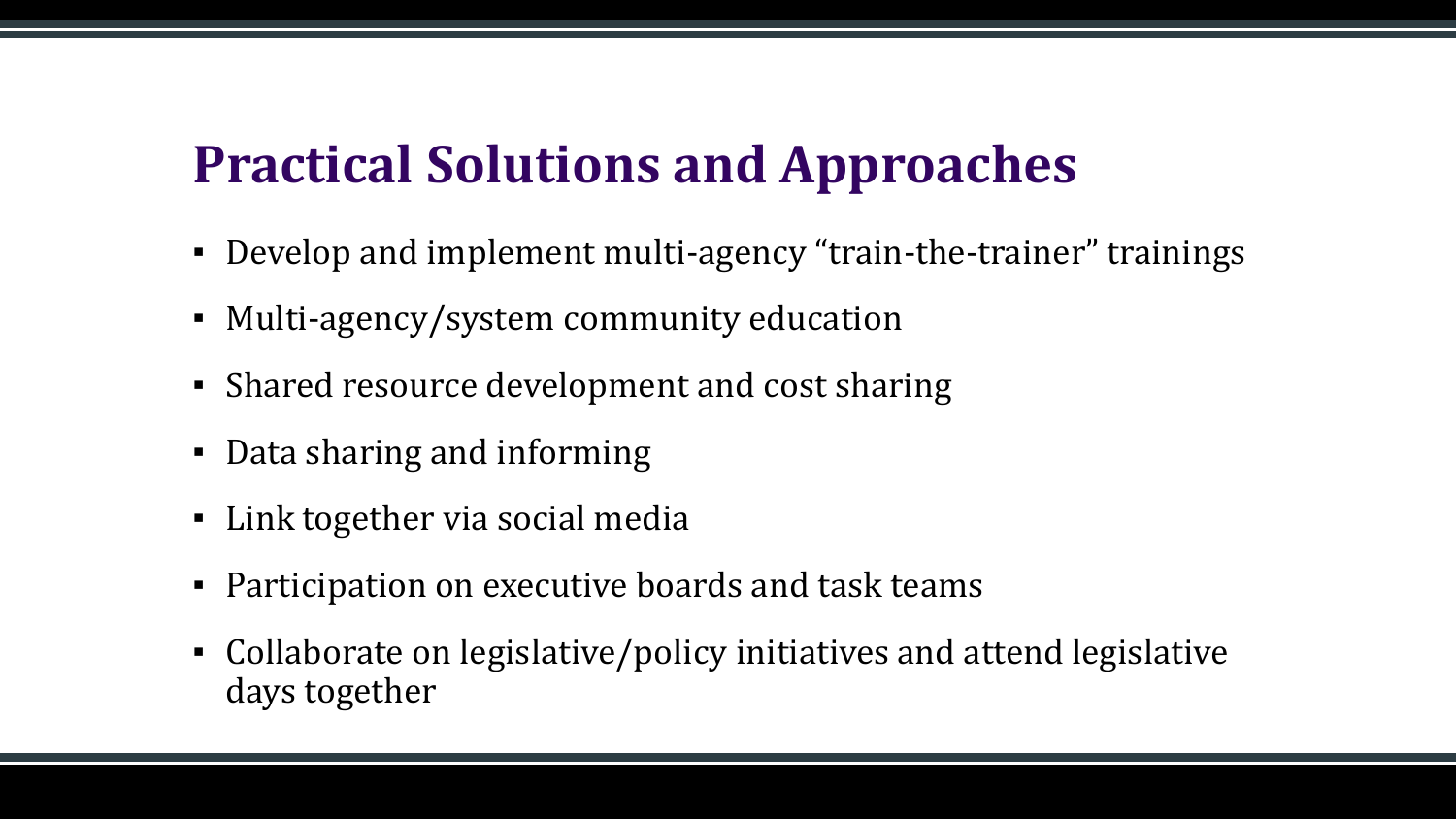# Spectrum of Prevention—Secondary Schools

### Spectrum of Prevention

Influencing Policies and Legislation

Changing Organizational Practices

Fostering Coalitions and Networks

Educating Providers

Promoting Community Education

Strengthening Individual Knowledge and **Skills** 

### Influencing Policies and Legislation

•Dedicated line and resources

•Full scale policy adoption on: no-contact orders, sexual assault, victim services

### Changing Organizational Practices

•Infusing into curriculum/Advisory Programming •Leadership development

### Fostering Coalitions and Networks

•Community advocates in schools •School personnel engaged in community prevention efforts

### Educating Providers

•Train the Trainer programming

### Promoting Community Education

•Community in Motion initiatives

### Strengthening Skills and Knowledge

•Bullying and gender violence prevention modules •Forum Theatre •Online apps for reporting incidents of abuse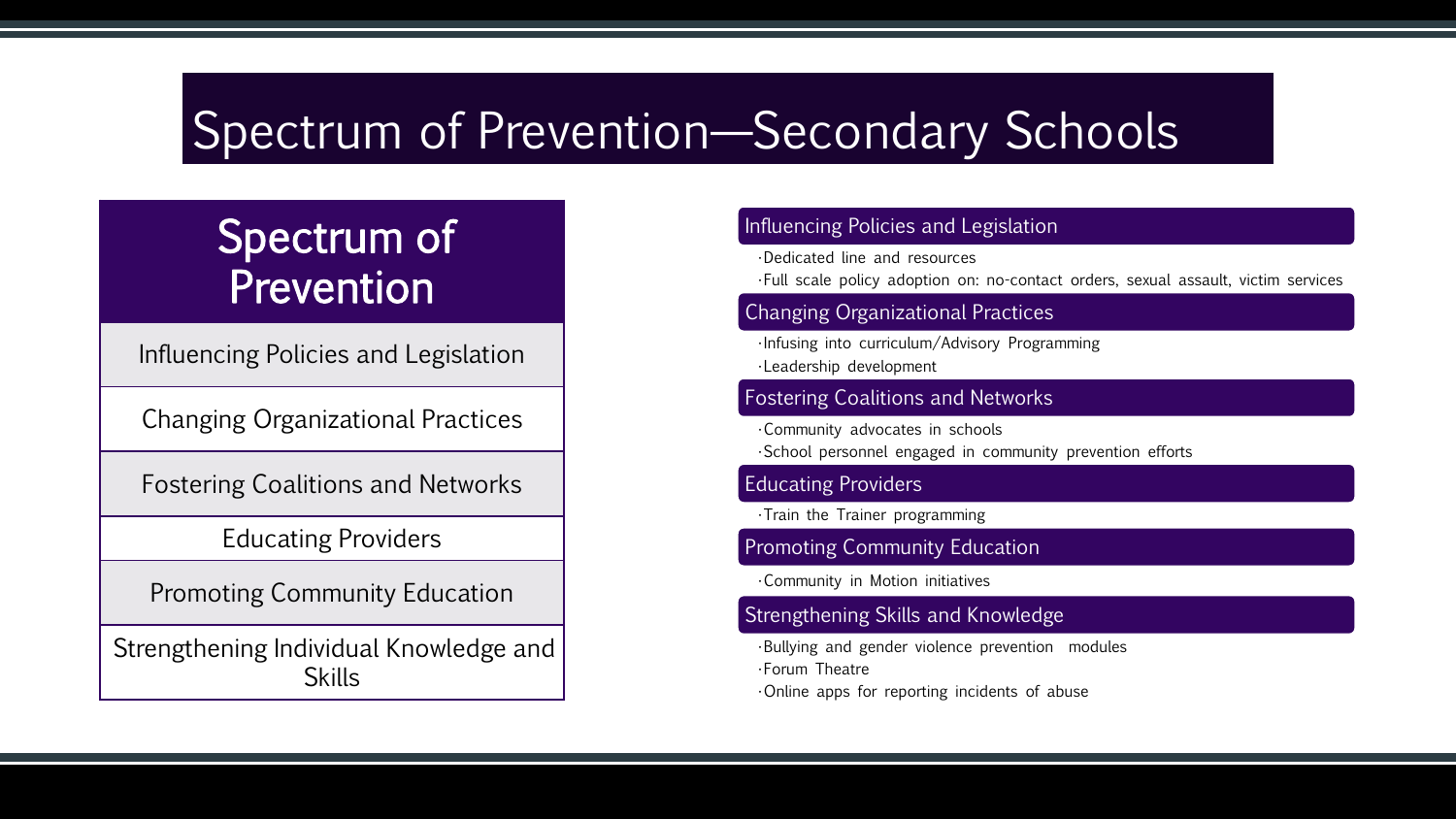# Bystander Model as One Platform

### Bystander Model

- **Engages Community**
- Avenues for Change
	- Awareness
	- Recognition of problems
	- Challenges for action
	- Skills
- Challenge Thinking
- Open Dialogue
- **Inspire Leadership**

Moving Beyond Perpetrator-Victim Binary

Inviting Not Indicting